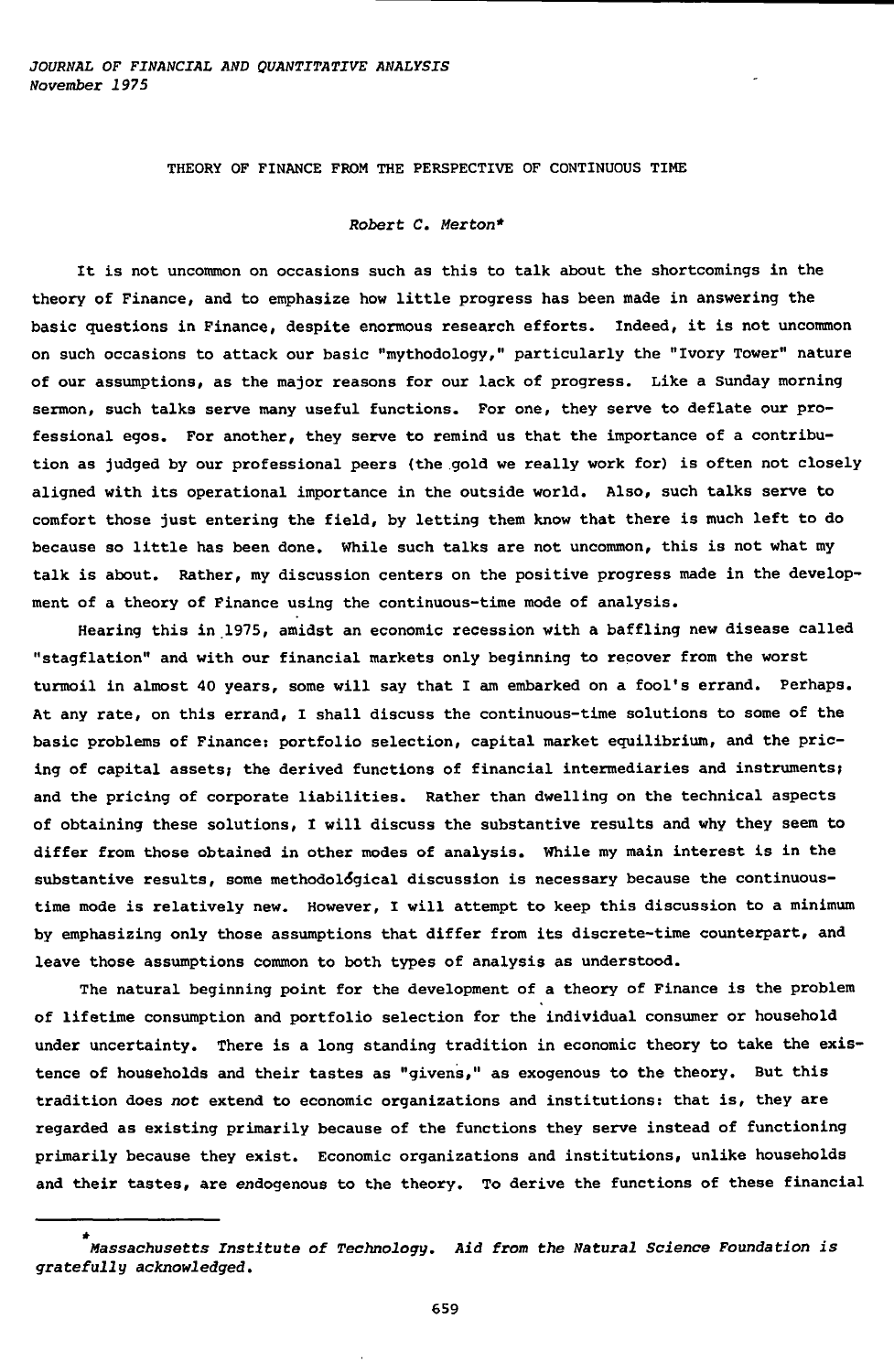**organizations and institutions, therefore, we must first derive the behavior of individual households.**

**The basic lifetime consumption-portfolio selection problem can be stated as follows: at each point in time, the consumer must make two types of decisions: (1) How much of his wealth to consume (the "consumption choice"); (2) How to allocate that part of his wealth that he does not consume, across alternative assets (the "portfolio choice"). It is assumed that he makes these decisions so as to maximize the expected value of his utility of lifetime consumption. This function is usually represented as a sum (or in the case of continuous-time, a time integral) of strictly concave von-Neumann-Morgenstern utility functions for consumption at each date plus possibly an end-of-life utility function of wealth representing any bequest motives.**

**So formulated, a set of stochastic processes for the state variables, typically the returns on assets, are posited, either as objective probability distributions for the future course of returns or as representations of the investor's subjective beliefs, and the problem is solved by stochastic dynamic programming. A complete solution contains the individual's demands for consumption and assets as a function of age, wealth, and the other relevant state variables. To this point, of course, the discussion is consistent with either a discrete-time or continuous-time formulation.**

**While there are differing assumptions about the continuous-time formulation of the problem depending upon the stochastic processes posited, there are three assumptions com**mon to all such formulations: Namely,

- **(1) The capital markets are assumed to be open all the time, and therefore economic agents have the opportunity to trade continuously.**
- **(2) Prices of assets traded in speculative markets satisfy the "Efficient Markets Hypothesis" of Fama and Samuelson. Namely, assets are priced so that the stochastic processes describing the unanticipated parts of their returns (i.e., the actual returns minus their expected value) are a martingale. This assumption does not imply an independent increments process although such a process satisfies this assumption.**
- **(3) The stochastic processes generating the state variables can be described as either:**
	- **[1] Diffusion processes with continuous sample paths. Simply described, the state variables generated by these processes are changing all the time but the magnitude of such changes are small over a short time period.**

**or**

**[2] Compound Poisson processes with step function type sample paths. Simply described, the state variables generated by these processes will, almost certainly, over a short enough time interval have no change, or with a very small probability, a radical change or "jump" will occur.**

**or**

**[3] A mixture of both types.**

While all three types have been used in the Finance literature,<sup>2</sup> most of the best-known

**See Merton [10-17]; Black and Scholes [1, 2] ; Cox and Ross [4]; Merton and Samuelson [18].**

**See Fama [5] and Samuelson [23].**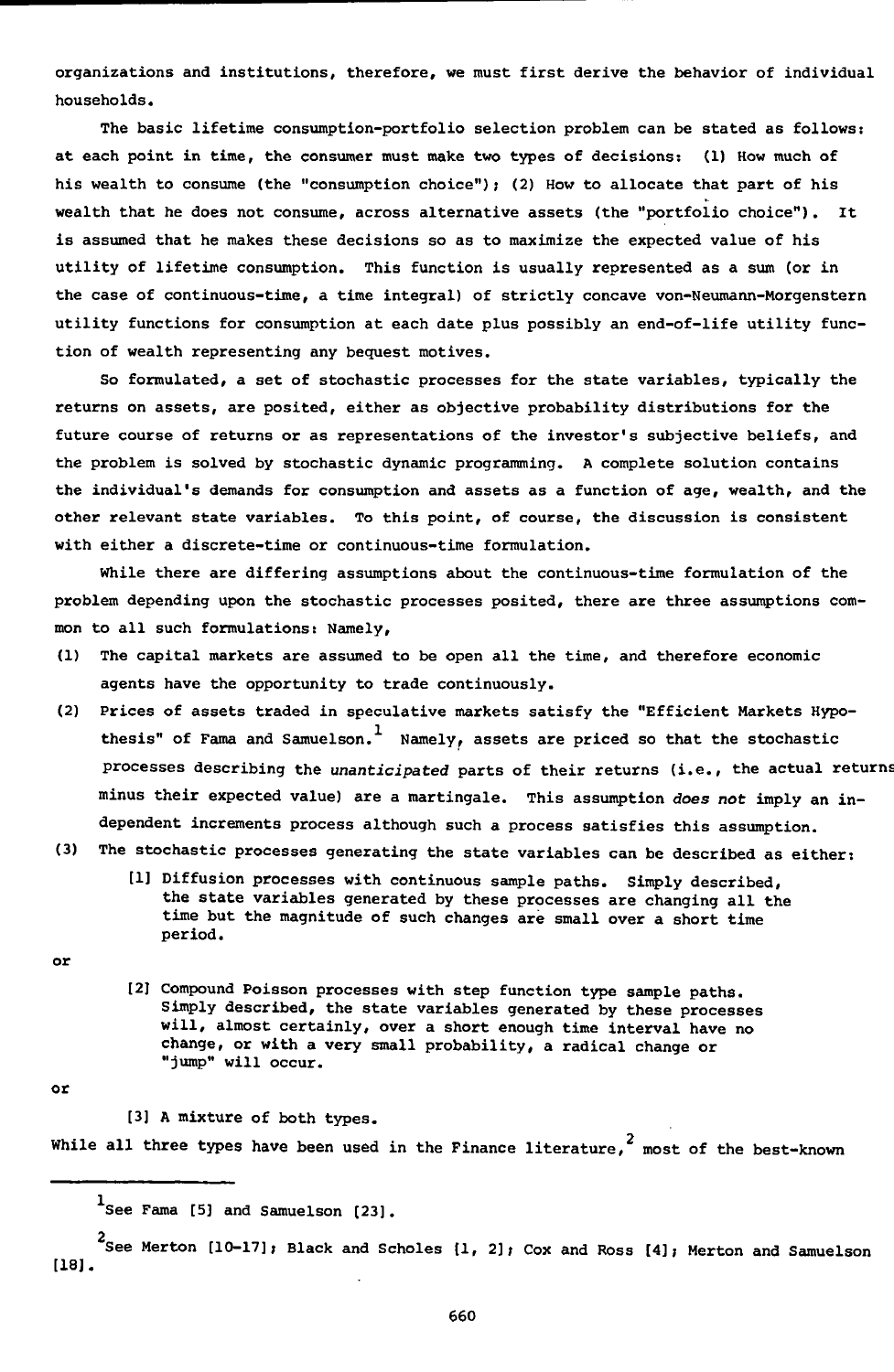results from continuous-time analysis have come from restricting the state variable dynamics to being diffusion processes with continuous sample paths. Indeed, since virtually any reasonable stochastic process arising in an economics context can be adequately approximated by some mixture of these two types, I would expect any serious disagreement with the stochastic process assumption would be on the use of a special form of these processes, rather than with the processes themselves.

The basic assumptions established, let us return to the consumption-portfolio problem, leaving for later the discussion of the merits of the assumptions. In its simplest form.<sup>3</sup> the continuous-time version of the problem assumes that the only source of uncertainty facing the consumer is the rate of return on assets. It is further assumed that these returns are generated by diffusion processes with continuous sample paths and that returns are serially independent and identically distributed through time, i.e., that prices follow a geometric Brownian motion and hence, the prices are lognormally distributed. Also, it is assumed that there is a single consumption good.

In solving this problem, as in more general forms of the continuous time analysis, the first-order conditions for optimal demands for assets are linear, and hence the demand functions can be solved for explicitly by matrix inversion. Moreover, in this problem, the relative demands for risky assets, i.e., the demand for, say, risky asset i divided by the demand for risky asset j, is independent of the investor's preferences of wealth level, and indeed, depend only on the instantaneous means, variances, and covariances of the returns. From this, it is a short step to prove a mutual fund or separation theorem: namely, that all investors agreeing on the distribution of returns will be indifferent between choosing their portfolios from among the basic securities or from just two mutual funds. Further, the separation is complete because the compositions of two funds can be determined solely from the "technological" data about returns without knowledge of investors' preferences, wealth levels, or time horizons. Moreover, if one of the assets is riskless, then one fund can be that asset and the other need only have risky assets, and in this case, the risky fund is called the "optimal combination of risky assets." Although these results are identical in structure to the classic Markowitz-Tobin meanvariance findings, their derivation here comes from a quite different set of assumptions.

The classic mean-variance results are deduced in a static framework by hypothesizing that mean and variance are sufficient statistics for making decisions. Indeed, when it was shown that the only conditions under which this hypothesis is consistent with expected utility maximization are if returns are normally distributed or if utility functions are quadratic, economists (with the exception of those in Finance) lost interest in this approach (except for example purposes) and returned to the more general framework of expected utility maximization.

In contrast, the continuous-time results come from an intertemporal model, are consistent with any concave utility function, and assume a return structure consistent with limited liability: namely, the lognormal distribution which has for a long time been a 4 prototype distribution for security returns.

 $^3$ See Merton [10] and [11, section 5].

 $4$ It should be emphasized that the lognormality assumption applies only in the simple form of the continuous time formulation, and is not essential to the basic simplifications som of the continuous time formulation, and is not essential to the basic simplifications gained from this mode of analysis.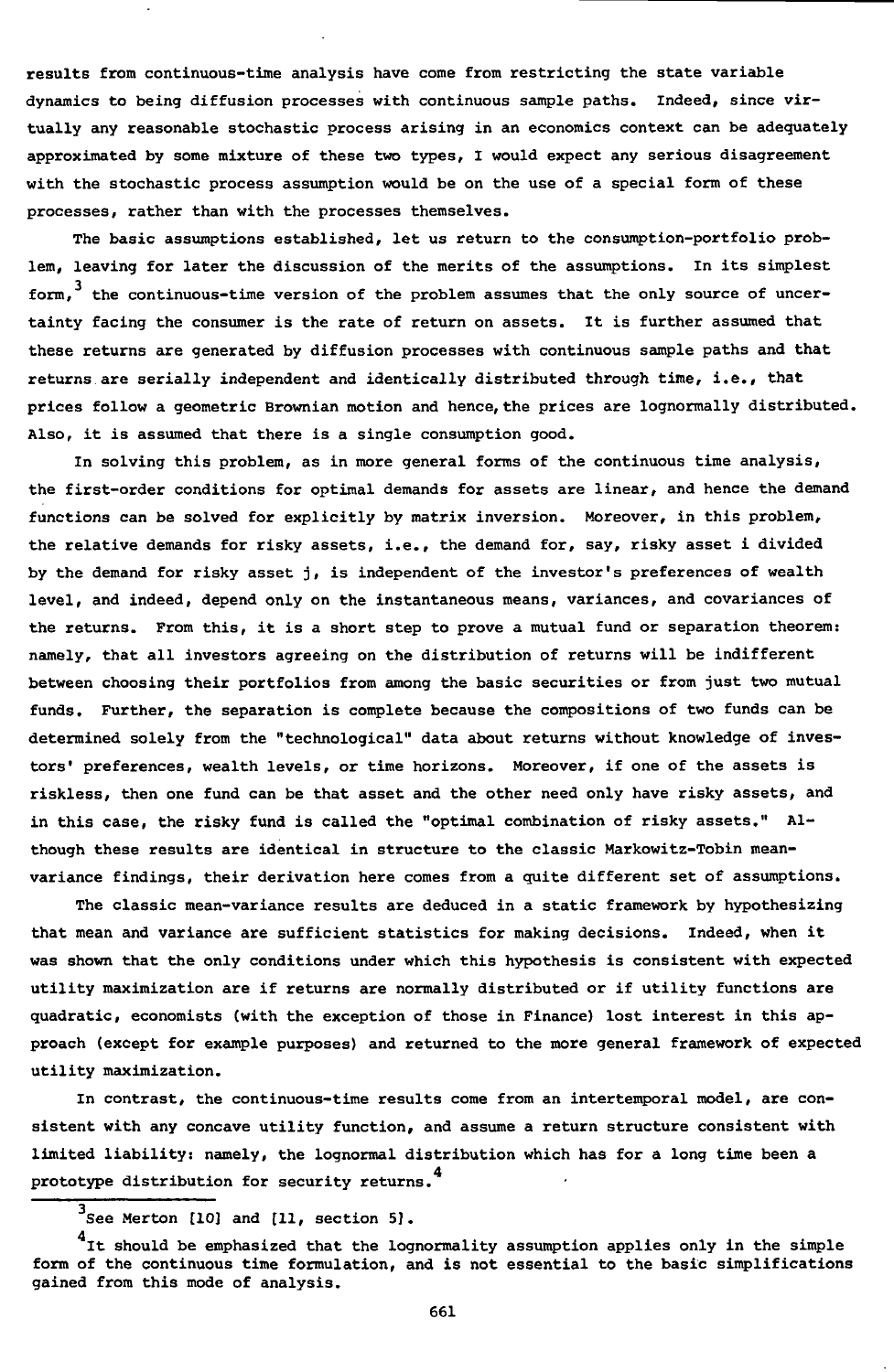The natural question to ask is: "Why does it work here, when it didn't in discrete time?" What rabbits went into the hat? Indeed, one should be suspicious about any results that obtain in a continuous-time formulation but not in its discrete counterpart. There are two "rabbits": one, the assumption that investors can revise their portfolios frequently, and two, that prices can only change by small amounts in short periods of time. Moreover, the continuous-time result is consistent with the discrete-time solution when the appropriate comparison is made.

To see this, I make a short digression: There are three time intervals or horizons involved in the consumption-portfolio problem. (1) The trading horizon, is the minimum length of time between which successive transactions by economic agents can be made in the market. This is determined by the structure of the markets in the economy. For example, how frequently the market is open, and this time scale is not determined by the individual investor. (2) The decision horizon, is the length of time between which the investor makes successive decisions. So, for example, an investor with a fixed decision interval of one month, who makes a consumption decision and portfolio allocation today will under no conditions make any new decisions or take any action prior to one month from now. (3) The planning horizon, is the maximum length of time for which the investor gives any weight in his utility function. Typically, this time period would correspond to the balance of the consumer's lifetime. Actually, there is a fourth time interval, not directly related to the problem's solution but related to empirical testing of the derived behavior. I call this the observation horizon. It is the length of time between successive observations of the data by the tester, and is typically, either daily, weekly, monthly, quarterly, or annually. It is useful to keep these three or four different time intervals in mind when evaluating the relative merits of alternative formulations for the same problem. Indeed, the choice of time intervals has a significant impact on the derived behavior: a fact too often neglected in many analyses.

The one-period or static approach to portfolio selection implicitly assumes that the decision and planning horizons are the same: "one-period." Moreover, when such models are aggregated to determine market equilibrium relationships, it is further implicitly assumed that these intervals are the same for all investors, and therefore, correspond to the trading interval. Further, when such models are tested, the tester usually assumes that these three intervals are in turn equal to the observation interval from which he has chosen his data.

In the typical multiperiod, discrete-time analysis, the trading and decision intervals are assumed equal and the same for all participants. However, the actual time length of these intervals is left unspecified. Hence, while usually not recognized explicitly, every such solution derived has as an implicit argument the length of the time interval, denoted here by "h." Clearly, if one were to vary the "h" in such solutions, the derived behavior of the investors would change, as indeed would any deduced equilibrium relationship. Moreover, for any derived behavior to be true for an arbitrary discrete-time model (i.e., one where "h" is not specified), it would have to be invariant to "h." Think about what this means: such a result would have to obtain whether investors had the opportunity to revise their portfolios every day or were "frozen" into their investments for ten years. In this light, it is not surprising that there are few results from these arbitrary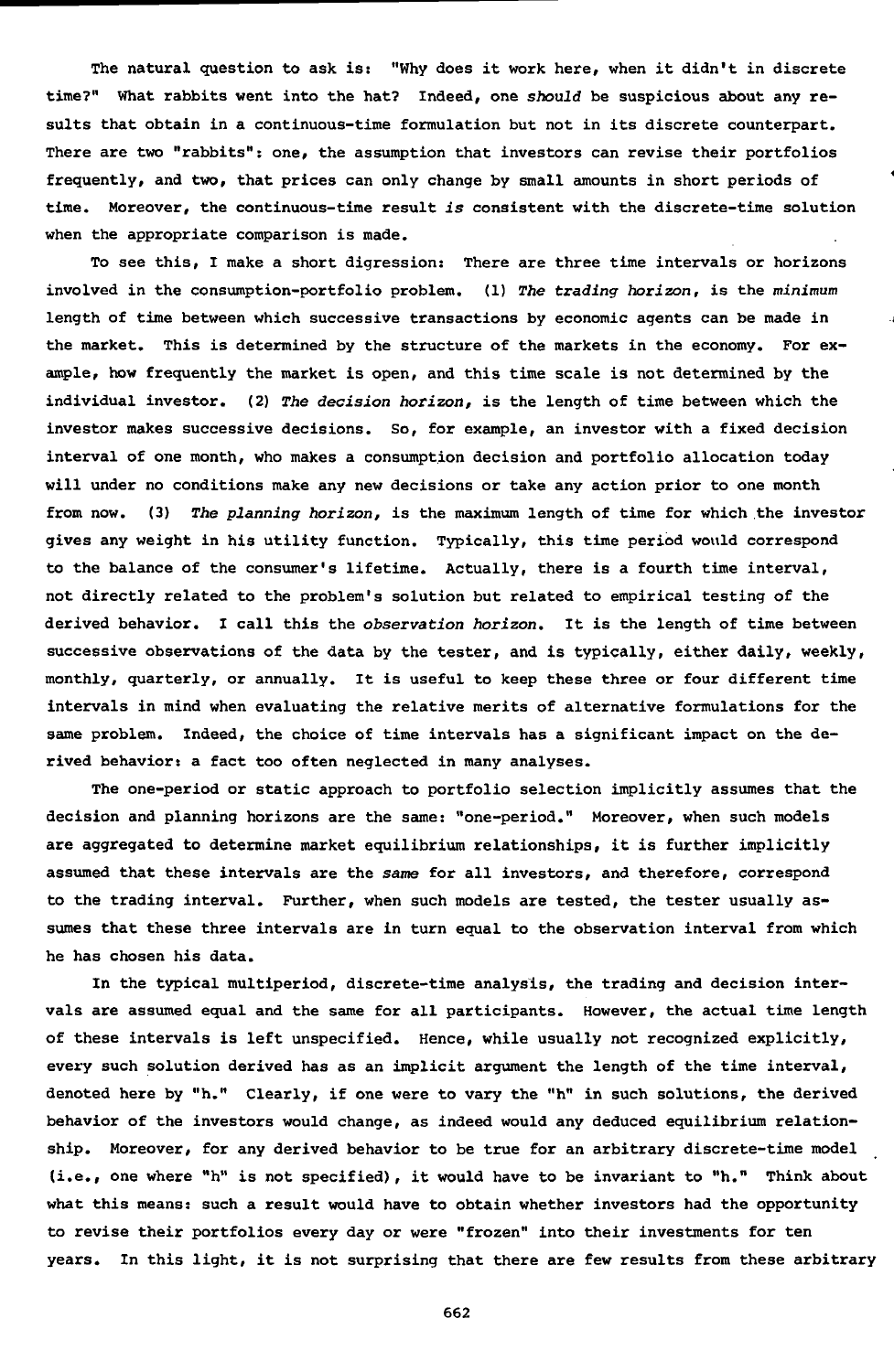discrete-time models, and those that do obtain are for the most part a qualitative nature such as: "risk-averse investors diversify."

By contrast, the continuous-time model is very explicit about the value of "h": namely,  $h = 0$ . Of course, this is only a theoretical abstraction since actual continuous trading is not possible. However, with a few technical exceptions the continuous-time solution is the valid continuous limit of the discrete-time solution as the trading interval h tends to zero. I.e., given a delta, I can always find an "h" small enough so that the difference between the continuous-time solution and its discrete counterpart for that h is less than delta, using a reasonable metric for measuring "difference." Thus, the continuous-time solution is a valid approximation to the discrete-time solution, and its accuracy is a function of the actual structure of returns and the length of the "true" discrete time interval. And it is in this sense that the continuous-time and discrete-time results are consistent.

While I thought this correspondence was clear from the derivations in my papers, it has periodically been rediscovered. Indeed, six years after my first paper appeared in print, a new twist in its rediscovery has been to use it to argue for the superiority of discrete-time analysis over the continuous analysis because discrete-time includes continuous time as a limiting case.

While I am on the subject of such comparisons, the major substantive results obtained in discrete-time analysis have required the assumption of a-specific utility function or family of functions (for example, the HARA family). Quite aside from the issue of whether assuming a specific family of utility functions is superior to assuming a specific family of stochastic processes, the limited results of sharing rules and separation theorems in the discrete case not only require investors to have the same utility functions but they also must have the same decision interval (what I have called "h"). Indeed, for such results to be empirically testable, the tester will have to settle on what that interval is. In this sense, the discrete analysis is operationally no more general than the continuous analysis. Moreover, having looked at the data on stock and bond returns, if that interval is less than a month, then the discrete and continuous solutions will be virtually the same.

A more serious criticism of the realism of the continuous-model is that with transactions costs investors cannot trade continuously. This is certainly true. Indeed, one reason often given for finite trading-intervals is to give implicit, if not explicit, recognition to these costs. I have argued that this is unsatisfactory because the length of time between trades in the presence of such costs will almost certainly be "action-oriented" and therefore stochastic in nature, and the proper way to handle this problem is to start with the continuous-time model and deduce the optimal intervals. In a recent paper, Magill and Constantinides [9] have deduced such solutions, and the optimal trading intervals are discrete and stochastic. Indeed, the investor could end up trading more than once in a day or not for many months, depending on the ex-post time path followed by prices. The derived behavior for investors is to trade when the gain from better diversification offsets the cost of transacting. Their analysis also casts light on an issue raised earlier: namely, there are some cases where the limit of the discrete-time solution is not the continuous solution. For example, if an investor has

 $^5$ See Rubinstein [22, p. 5].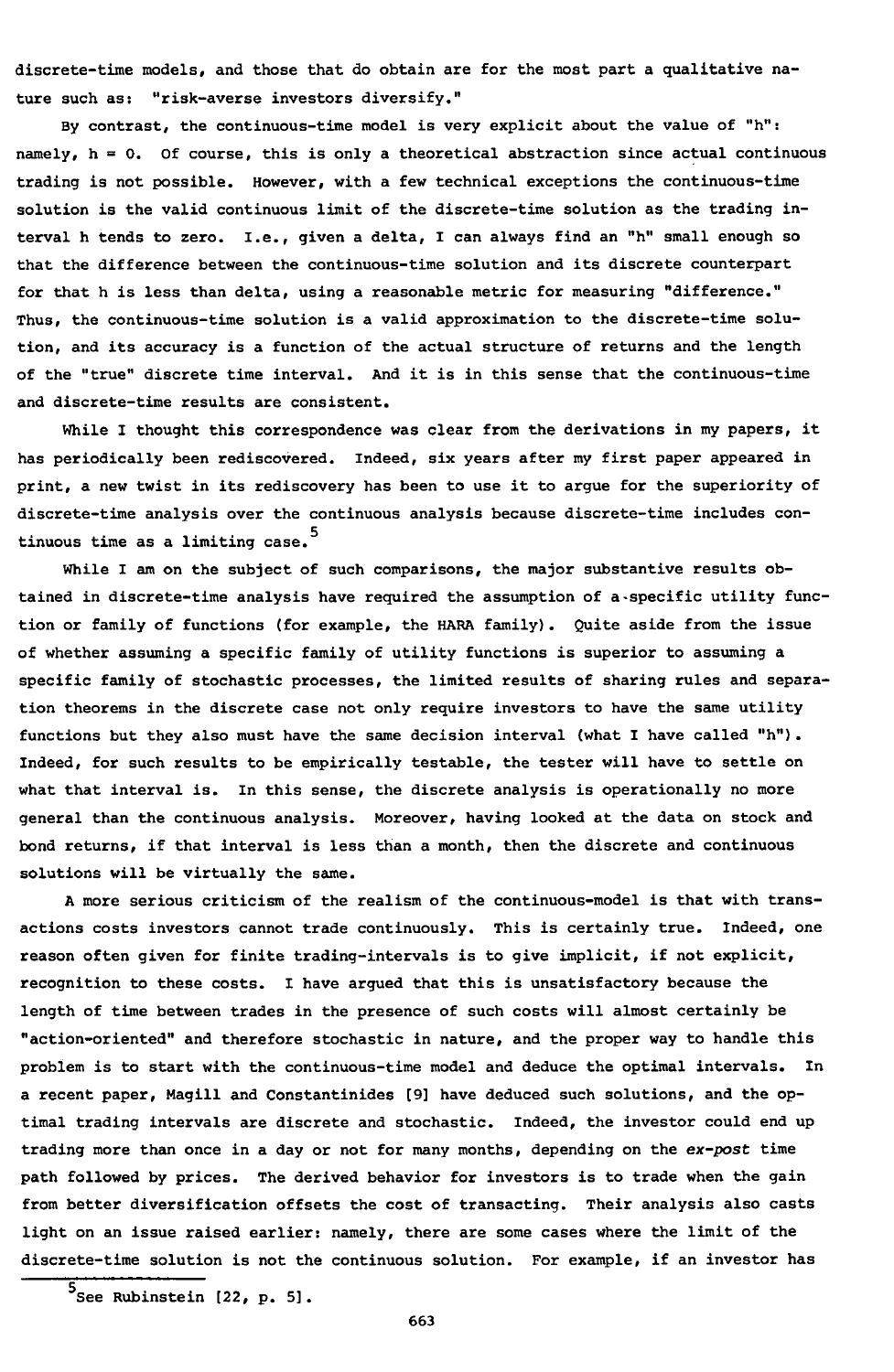an isoelastic utility function and if security returns are lognormally distributed, then in a standard discrete-time analysis, such an investor will never choose to borrow or short sell.<sup>6</sup> However, in a continuous-time analysis, the same investor may well choose to borrow or short sell. Which is the more "reasonable" description? The Magill-Constantinides analyses demonstrate that even though the trading intervals are discrete with probability one, investors with utility functions in the HARA family may well choose to borrow or short sell. The reason for the difference in derived behavior between the standard discrete-time and the stochastic discrete-time analyses is clear. In the former, the investor is "frozen" into holding his portfolio until the end of the period, and hence by shortselling, or borrowing, risks ruin. In the latter, the investor can revise his portfolio at any time (although he incurs a cost to do so) and hence he will readjust his portfolio, when necessary, to avoid ruin. I submit that the latter behavior is a better description of how investors behave, and it illustrates why using discrete-time analysis as an implicit method of recognizing transactions costs is a poor substitute for its explicit recognition in a continuous-time framework.

In summary, the continuous-time solution is consistent with its discrete-time counterpart when the trading interval is "small," and to my mind, the assumptions required are descriptive of capital markets as they actually function. Moreover, the continuous-time analysis has all the virtues of simplicity and empirical tractability found in the classic mean-variance analysis but without its objectionable assumptions.

Returning to the substantive findings of the basic consumption-portfolio selection problem, once the separation or mutual fund theorem is proven, it is straightforward to derive a continuous-time version of the Capital Asset Pricing Model. Indeed, in any model where all investors hold risky assets in the same relative proportions, it follows immediately that this "optimal combination of risky assets" must be the market portfolio for equilibrium to obtain. For if all investors want to hold risky assets in the same relative proportions, then there is only one way in which this is possible: namely, these relative proportions must be identical to those in the market portfolio. It therefore follows that among all possible investment strategies, the only one that all investors couid follow is the one that says hold all assets in proportion to their market value.

Let me remark, somewhat parenthetically, that if among the soothsayers and strategists of Wall Street, there were one best investment strategy, and if this "best" strategy became widely known, then whatever the original statement of the strategy, it must lead to simply this imperative: hold all assets in proportion to their market value. For suppose such a strategy required that the investor hold equal amounts of Ford and General Motors. How could all investors following this best strategy do so, unless the total value of each were the same?

Having established that the optimal combination of risky assets is the market portfolio, the Security Market Line relationship follows directly. However, in the continuous-

 $^{\text{6}}$ The reason is that the lognormal distribution has the full range of nonnegative outcomes and the expected value of the marginal utility of an isoelastic utility function is infinite if there is a positive probability of zero wealth, and undefined for negative wealth.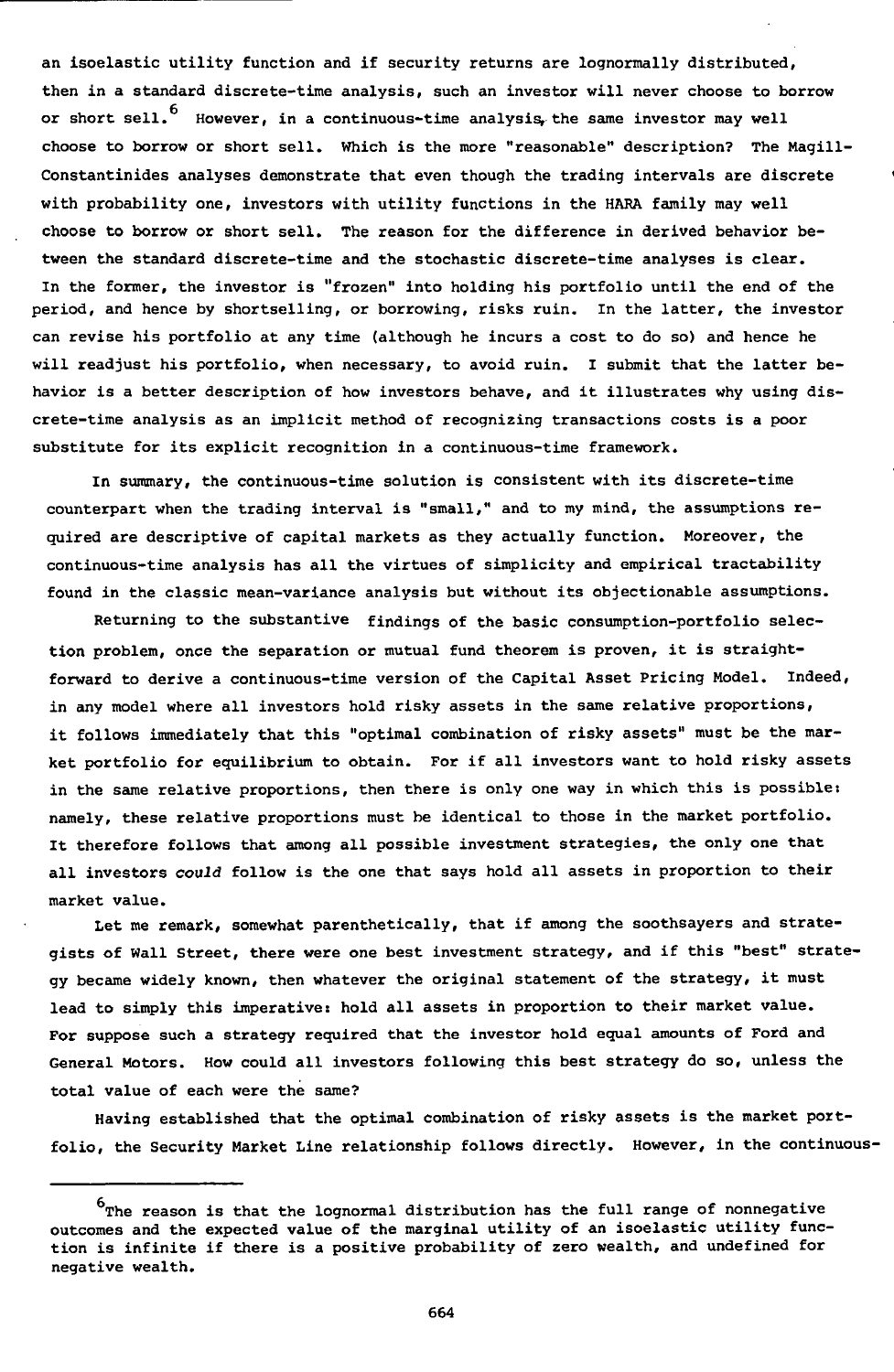time model, it will only hold for short observation intervals, while in the original static version, the observation interval is never specified.

This simple version of the continuous-time model has been attacked on the grounds that it is not consistent with intertemporal equilibrium:  $\frac{7}{1}$  namely, it is claimed that if all risky assets are held in the same proportions throughout time, then the only way this is possible is if the ex-post returns on all assets are the same. Of course, this is nonsense. For this criticism to follow, one must make some rather absurd assumptions about the supplies of assets. Namely, it must be assumed that firms cannot raise additional investment capital except through internally-generated profits and that firms must reinvest all such profits in their own technology. In other words, a firm cannot distribute profits through dividends or share repurchase and it cannot invest in the technologies of other firms. So, for example, in the early part of this century, buggy whip manufacturers would have had to reinvest all their profits in further production of buggy whips, while automobile manufacturers could not have raised new capital to produce automobiles. Given that a purported major function of the capital markets is the efficient allocation of resources to the most productive investments, it is not surprising that strange results would follow from such a set of restrictions.

I would point out the positive results that the posited structure of returns in this simple version of the continuous-time model is consistent with intertemporal equilibrium for a simple wheat economy where the different risky assets correspond to alternative (uncertain) harvest technologies which remain the same through time. Indeed, in this economy, equilibrium is achieved through time by a pure quantity adjustment in the amount of wheat allocated to each technology.

I would also point out that the behavior implied by this model is consistent with a changing investment opportunity set if such changes are purely random. That is, even if the expected returns and covariances among those returns do change over time, the behavior at each point in time will be as if they are fixed at the current levels provided that such changes are completely random. The proof follows along lines used by Fama in his 1970 AER article [6] .

In a closely related interpretation, the simple version of the model is also consistent with an investor who does not know the period-by-period, transitory expected return and covariance structure, but who does know the long-run or steady-state equilibrium structure of returns. For example, an investor may not know the ex-ante expected return on the market for the next six months, but he may know that historically, the risk premium on the market has averaged 7 percent. If he believes that this structure is constant (at least in real terms), then his optimal behavior will be generated by using this model. Of course, he will still have reason to adjust his portfolio over time to achieve the appropriate pattern of consumption, to maintain diversification, and to maintain the optimal risk-return mix.

This simple version of the continuous-time model forms a point of connection between the models based on the maximization of single-period expected utility of terminal wealth and the more general, multiperiod consumption-portfolio models, and therefore is

<sup>7</sup> See Rosenberg and Ohlson [21].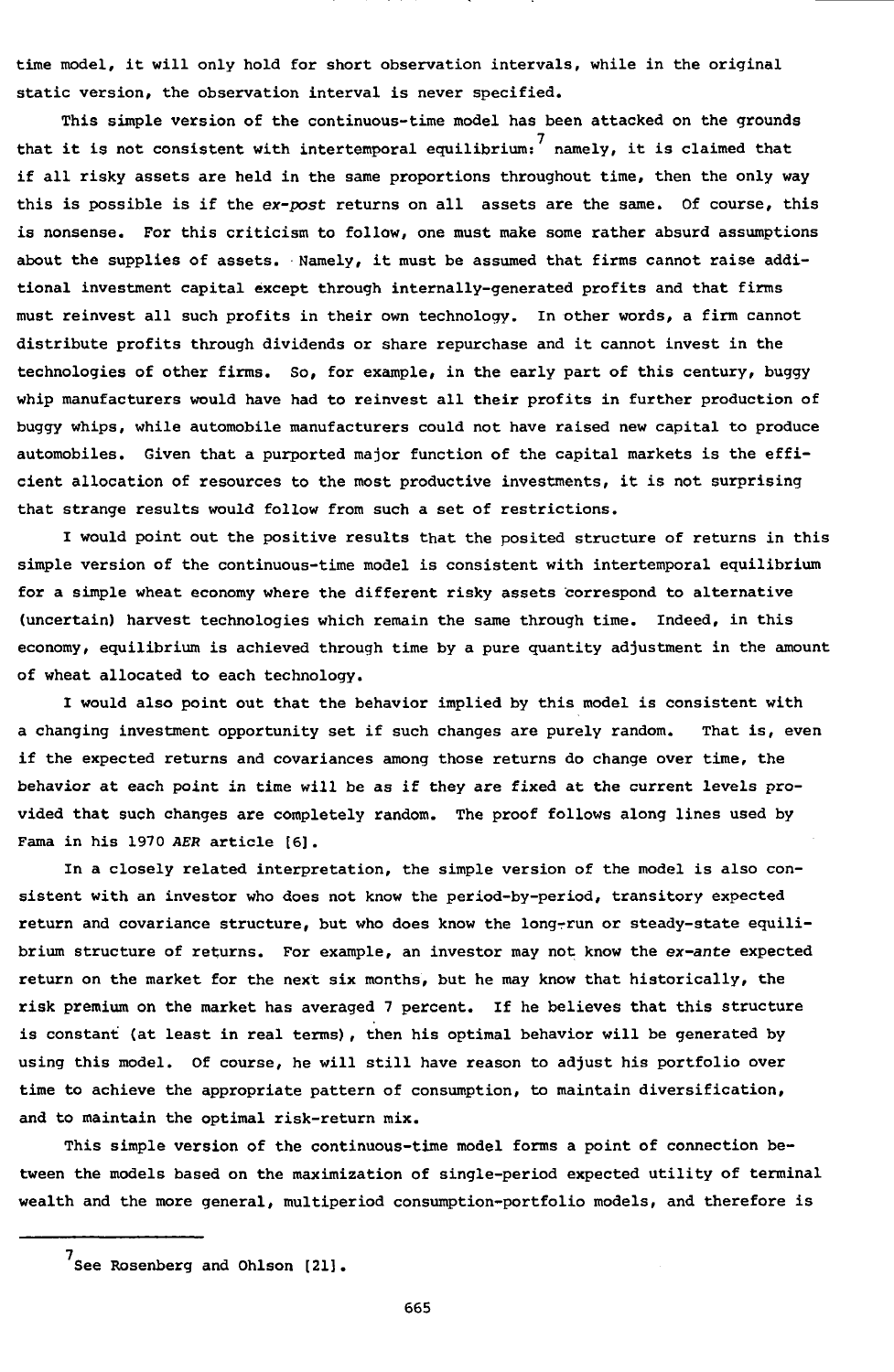important. However, I view it more as a beginning rather than a final model.

ç

In a recent paper, I extended this basic continuous-time model by allowing for multiple sources of uncertainty in addition to end-of-period return uncertainty. While the concrete examples in that paper focus on the impact of a changing investment opportunity set (i.e., the case where the per period expected returns and covariance structure are changing stochastically over time), 1 also indicated in a general derivation that similar results would obtain for other sources of uncertainty, for example, multiple consumption goods with uncertain relative prices or when the investor has uncertain wage income. The changing opportunity set is a particularly important type of uncertainty because it only affects intertemporal investors and therefore, its impact would never show itself in a one-period analysis. For example, an investor with a one-period planning horizon facing a specified one-period rate of return structure which includes an interest rate of 8 percent will not change his optimal portfolio if informed that next period's return structure might have an interest rate of either 5 percent or 11 percent, instead of the same 8 percent as this period. However, a multiperiod maximizer facing the same specified one-period rate of return structure will change his current portfolio holdings upon being informed of the changed beliefs about future investment rates. And this is so, even though both investors are making an investment decision for one period at a time.

In analyzing this model, it was found that, in contrast to the basic continuous-time model, all investors will not hold the same relative proportions of risky assets, and therefore the standard separation or mutual fund theorem of Markowitz and Tobin will not obtain. However, the first-order conditions are still linear in the demand functions for risky assets, and can, therefore, be solved by matrix inversion. Inspection of these demand functions reveals a rather interesting structure. Namely, the demand for each asset can be written as a sum of terms: the first term is identical to the demand derived in the basic model where the only source of uncertainty is end-of-period returns. Each other term can be identified with a specific additional source of uncertainty. Moreover, differential demand terms have the interpretation of being "hedges" by the investor against these other sources of uncertainty. To see why "hedge" is an appropriate terminology: consider the following.

The actual path of optimal consumption will be a stochastic process because optimal consumption is a function of wealth and the other state variables (e.g., interest rates, prices, and time) which themselves follow stochastic processes. This consumption stochastic process will have an expected time path and a variance around that path. In essence, the derived differential demands for the risky assets are such as to minimize the variance of consumption for a given expected time path. So, for example, if an unanticipated decline in interest rates produces an unanticipated decline in consumption for a given level of wealth, then the investor will tend to hold more of those securities that will produce higher realized returns in the event interest rates do decline. So, in this case, he may hold long maturity bonds. For by doing so, if an unanticipated decline in interest rates does occur, then he will also find himself with an unanticipated higher wealth which will tend to offset the negative impact of the interest rate decline on consumption.

 $<sup>8</sup>$ Merton [13].</sup>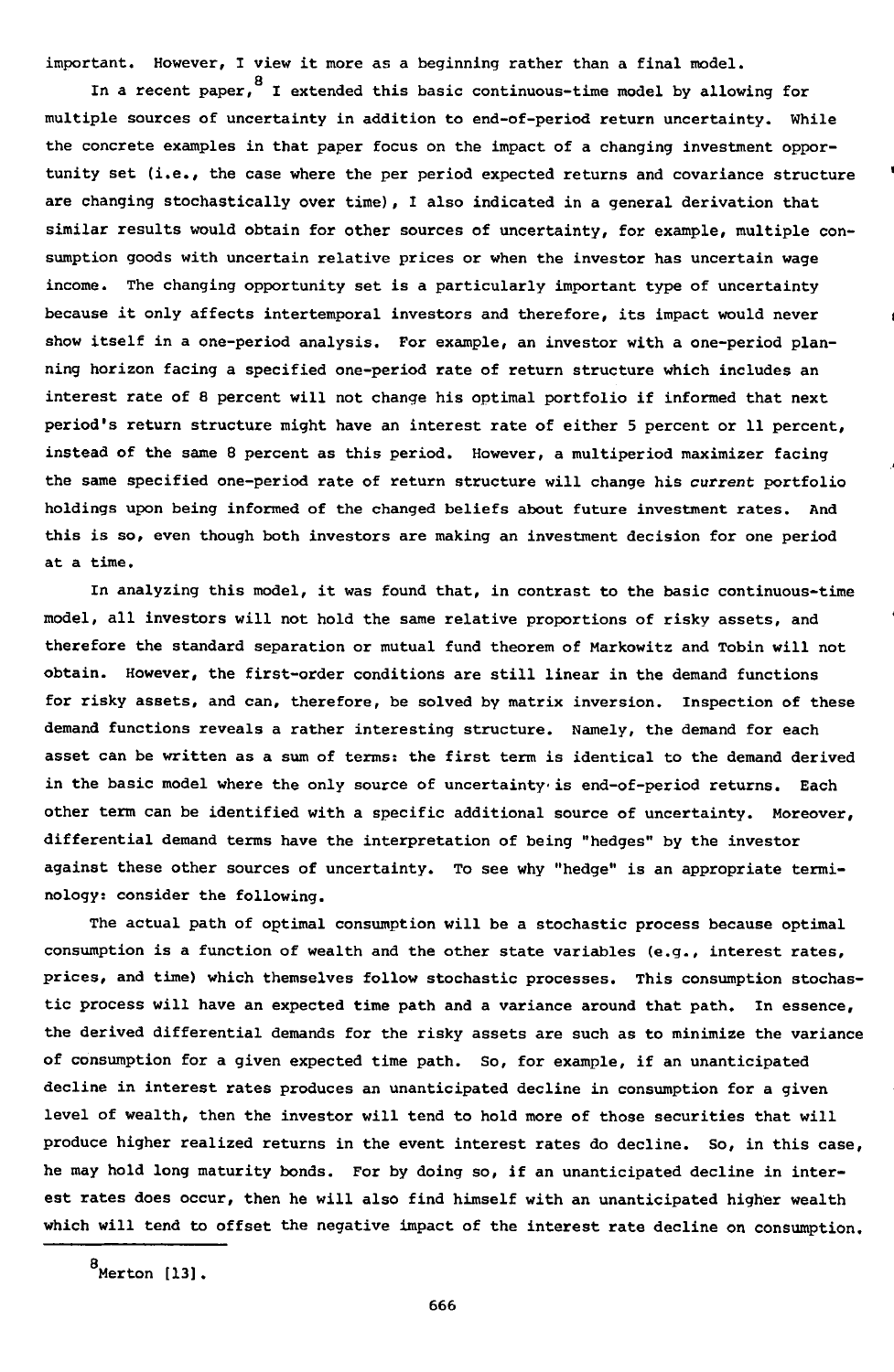Indeed, this general pattern repeats itself for each additional source of uncertainty for which securities can be used to hedge. Moreover, the two-mutual fund or separation theorem of the basic model generalizes to a multifund theorem where in addition to the two funds, there is a fund for each additional source of uncertainty. course, the term "mutual fund" is used broadly since simple financial instruments like bonds may serve the function of some of the funds.

Thus, in this more general model securities have, in addition to their manifest function of providing an "efficient" risk-return tradeoff for end-of-period wealth, a latent function of allowing consumers to "hedge" against other uncertainties.

9 These findings suggest what I call a "Consumer Services" model of asset pricing which falls somewhere in between a model that considers only the uncertainty associated with end-of-period wealth (for example, the Capital Asset Pricing Model) and the complete markets model of Arrow and Debreu. The model is rich enough to explain the functions of financial intermediaries and financial instruments while maintaining sufficient specification to be empirically testable. The basic ideas behind the model go as follows below.

If we start with the Arrow-Debreu model with complete markets where there are more securities than states of nature n, then Cass and Stiglitz [3] have proven a "mutual fund" or "separation" theorem which states that there can be constructed n mutual funds or (composite) securities made up of linear combinations of all the securities such that (1) all consumer-investors would be indifferent between having available just these n mutual funds or all the securities; (2) the construction of these composite securities requires no knowledge of consumer preferences, wealth allocations, or their subjective probabilities for each of the states of nature.

While the theorem states "indifferent" when there are no transactions costs and information is freely available to everyone, it is reasonable to presume strict preference for the mutual funds if the number of securities greatly exceeds the number of states. Economies of scale in transactions costs and information gathering and processing make it more sensible to have a centralized compilation of the distributions for each of the primary securities rather than have each investor do it for himself. For the same reason, it would make sense for each mutual fund to have the property of paying a positive amount in one state of nature and zero otherwise (i.e., a set of basic contingent claims) rather than some other more complicated combination which in theory would be equivalent.

Since the number of possible states of nature, n, is very large, such a complete set of markets is economically infeasible. There are three basic reasons: (1) there are the direct costs of operation of so many separate mutual funds; (2) that despite the reduction in the number of securities to be analyzed, the large size of n would make the consumer's information processing costs very large; (3) the occurrence of certain states may be controllable by some consumers (i.e., the moral hazard problem). Hence, some "compromise" is obviously required. To do so, we retain the notion that the mutual fund approach is preferred when there are large numbers of securities and large numbers of relatively small economic units (e.g., consumers), but we restrict the number of funds. Consumers have access to limited amounts of information and have limited abilities to process the information that they have. Further, because of the costs of information

This section was originally presented as a part of "A Reexamination of the Capital Asset Pricing Model;' (mimeo) July 1973.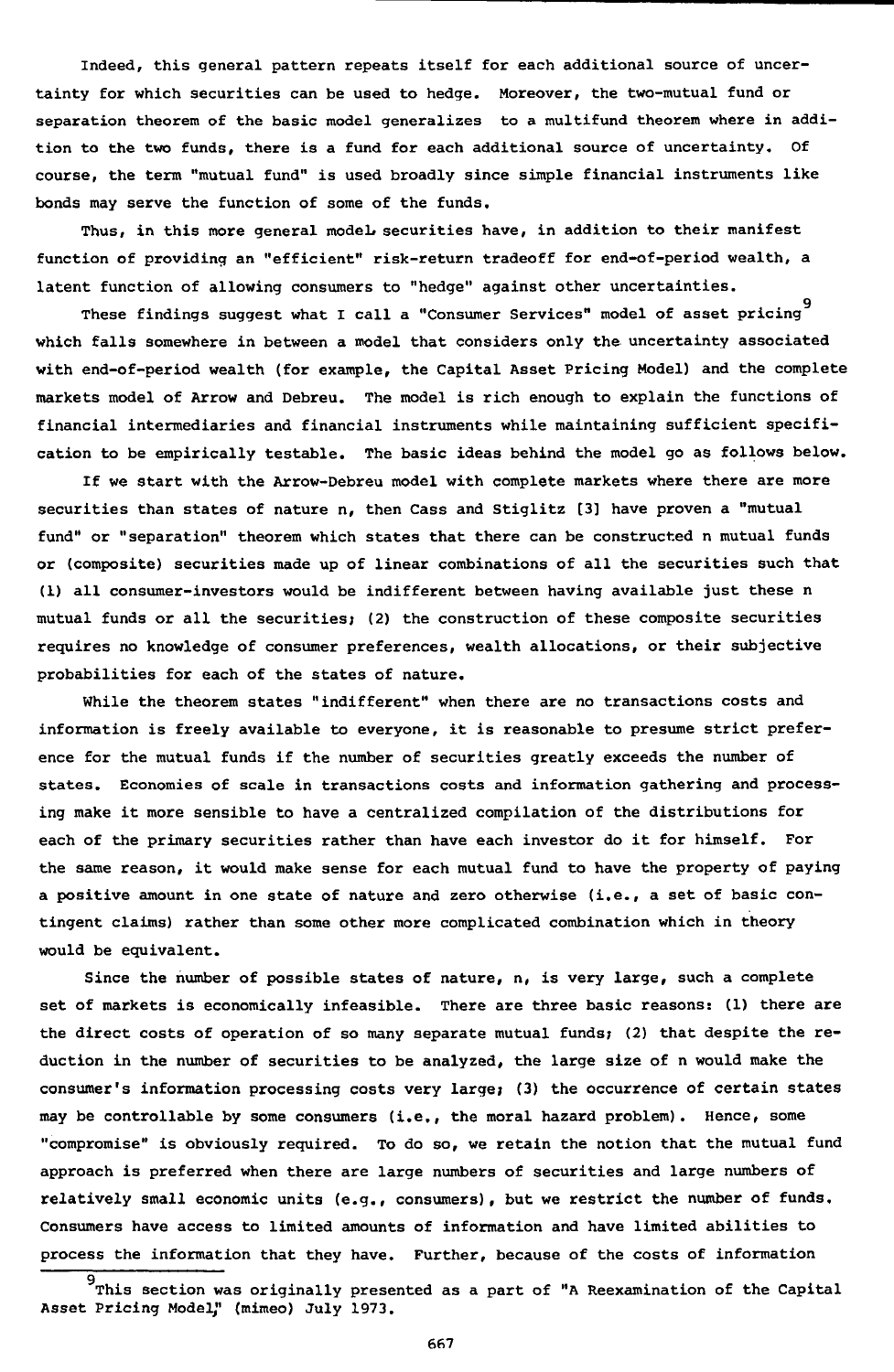gathering and processing, one would expect the consumer to center his attentions on the major sources of uncertainty which affect his consumption plan. Hence, it is reasonable to assume that these sources of uncertainty can be represented by a finite and not very large number of state variables. Further, one would expect the number and type of mutual funds that would be created would correspond roughly to the number and type of major uncertainties which consumers face. The primary prerequisites for such a fund to be created are: (1) the source of uncertainty must be important to a sufficient number of consumers; (2) it must be possible to have a standardized contract with payoffs in contingencies which are easily recognizable; (3) the source of uncertainty must not be controllable by the consumer(s). Thus, for some of the major uncertainties, it is virtually impossible to construct a financial security which would allow the consumer to hedge against them. Broadly, we would expect to find two types of securities traded: (1) "natural" or primary securities, such as common stocks, which are issued by firms to finance production of real output; (2) financial securities or financial intermediaries created to serve the purposes of the "mutual funds" to be derived [namely, to aid the consumer in achieving a higher (expected) consumption level (through a return to capital), a better intertemporal allocation of resources (by not requiring that savings equals investment at each point in time), a lower level of risk (by providing hedges against the major (common) sources of uncertainty faced by the consumer)].

The individual consumer's demand for assets can be partitioned as follows: for those important sources of uncertainty which he faces in common with other consumers, he will take positions in the mutual funds or financial securities created for that purpose. For those important sources of uncertainty for which no mutual fund exists (either because it is specialized to him or there is inherent moral hazard), he will take positions in those primary securities, if they exist, to hedge. For those sources of uncertainty for which no security is a hedge and for those sources which he simply neglects in his analysis, no security position can help so his (differential) demand for securities will be unaffected.

As an example, if the consumers are one-period maximizers of the utility of mean and variance of end-of-period wealth, then the well-known separation or two-fund theorem obtains. Namely, each investor will be indifferent between selecting a portfolio from all the primary securities and from two funds: (1) the market portfolio of risky assets and (2) a riskless asset. Presumably, such funds or financial instruments would be created since there is an obvious common demand. However, consider an investor who also has (uncertain) labor income which he cannot sell forward to eliminate its risk because of the moral hazard problem. Suppose further that it is a very highly-specialized form of labor which can only be used by one company (or a small number of similar companies). Then, from risk-aversion, it would be natural to suppose that this investor would want to hold less of this company's stock to hedge against unfavorable changes in his labor income. If, on the other hand, there were no security whose outcome was correlated with this particular source of uncertainty, he can do nothing to hedge, and his optimal portfolio would be generated by the two mutual funds alone.

Thus, to a reasonable approximation, most of the aggregate demand for the individual primary securities can be viewed as coming in an "indirect" way through mutual funds,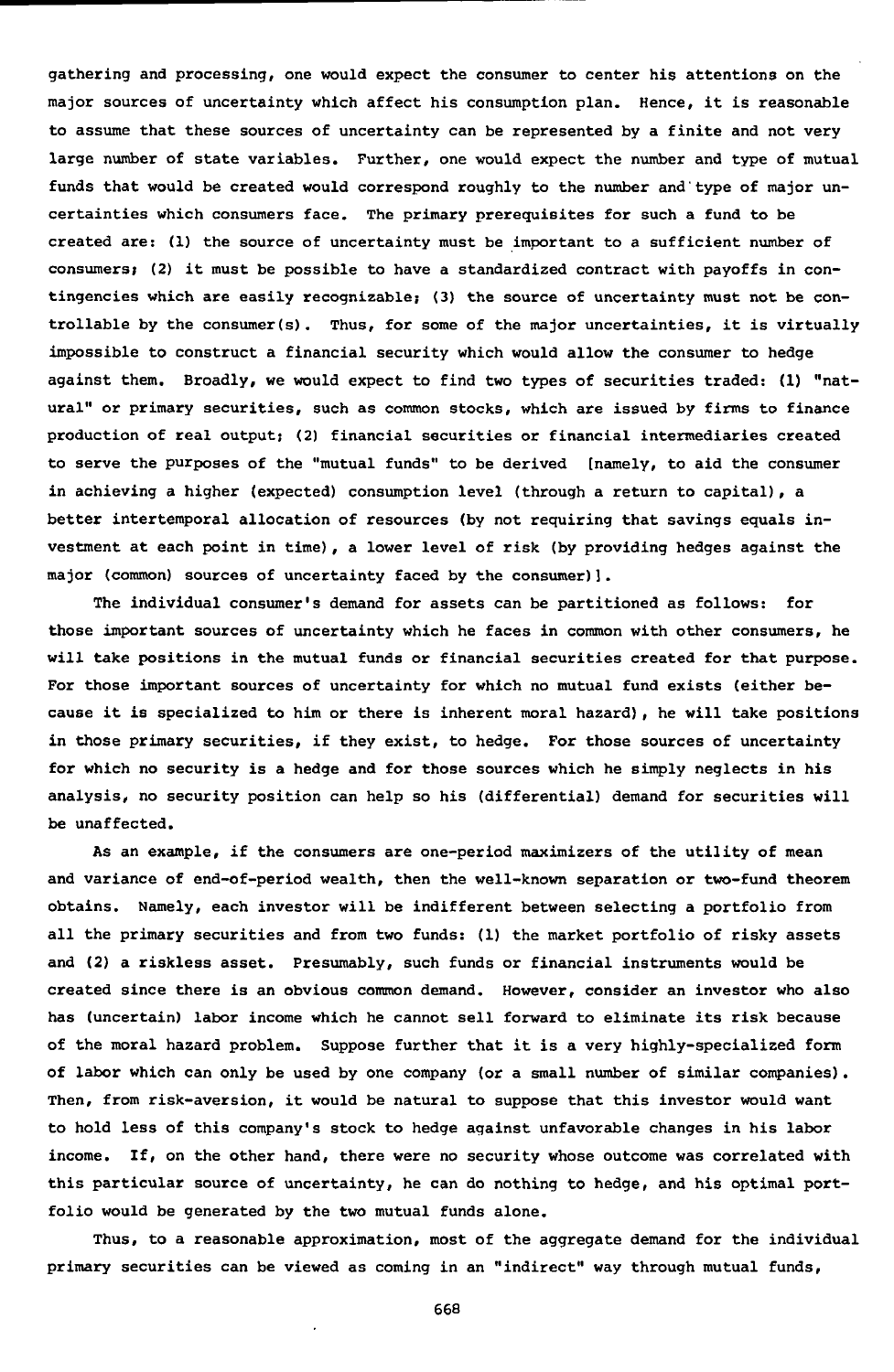**i.e., individual consumers for the most part only purchase a relatively small number of composite financial securities or mutual funds. Mutual fund managers serve the function of purchasing the primary securities to form the portfolio necessary to perform these services. Therefore, the aggregate demand for a primary security will depend on how its return contributes to the formation of these "service" portfolios.**

**Since the equilibrium expected return on an asset is "determined" in part by the aggregate demand for it, one would expect to find a correspondence between its expected return and the statistical dependence between the asset's return and the various major sources of uncertainty. All risk-averse consumers would prefer to have less uncertainty for the Scime expected consumption stream, and therefore would "give up" some (expected) return on an asset in return for that asset providing a hedge against some of these uncertainties. Hence, to the extent that any asset's return contributes to (or aggravates) the consumers' attempts to hedge against these uncertainties, one would expect the equilibrium return on that asset to be affected. If, on average, a particular asset's return contributes to consumers' attempts to hedge against a common source of uncertainty, then one would expect the equilibrium expected return on that asset to be differentially lower than on a similar asset which does not provide that "service." This negative differential in expected return can be interpreted as the market "cost" to the consumer for the hedging service provided by this asset. If, on average, an asset's return aggravates consumers' attempts to hedge, then its equilibrium expected return would be differentially higher, and this positive differential in expected return can be interpreted as the market "premium" to the consumer in return for bearing the extra risk caused by holding this asset. A simple illustration of this principle can be found in the CAPM. Since the only source of uncertainty is end-of-period wealth and all investors are assumed to be risk-averse, a given investor would view an asset as providing a ("diversification") service if it lowers the variance of his end-of-period wealth and hence, would accept a lower expected return on this asset than on one which did not provide this service. However, since all investors' optimal portfolios are perfectly correlated, an asset which aids diversification for one investor does so for all investors, and therefore, all investors would accept a lower expected return on this asset. Inspection of the Security Market Line, indeed shows this is the case.**

**However, with respect to most sources of uncertainty, such unanimity among investors' views of whether an asset contributes to risk or not will be the exception. Thus, one group of consumers may consider a long position in an asset as contributing to a reduction of the risks it perceives, while another group may view a short position as contributing to a reduction in its risks. Thus, whether the equilibrium expected return on the asset reflects a differential cost or premium will depend on the aggregation of investors' demands, and unless there is a systematic "weak side" to the market, the sign of the differential may fluctuate through time. One example of this type is the Modigliani-Sutch [19] Habitat theory of bond pricing. If a consumer has preferences which induce riskaversion with respect to wealth, then he will view long-term bonds as risky and would require a market premium over short-term bonds to hold them. However, if a consumer has preferences which induce risk-aversion with respect to income, then short-term bonds are risky to him, and he would require a market premium over long-term bonds to hold them.**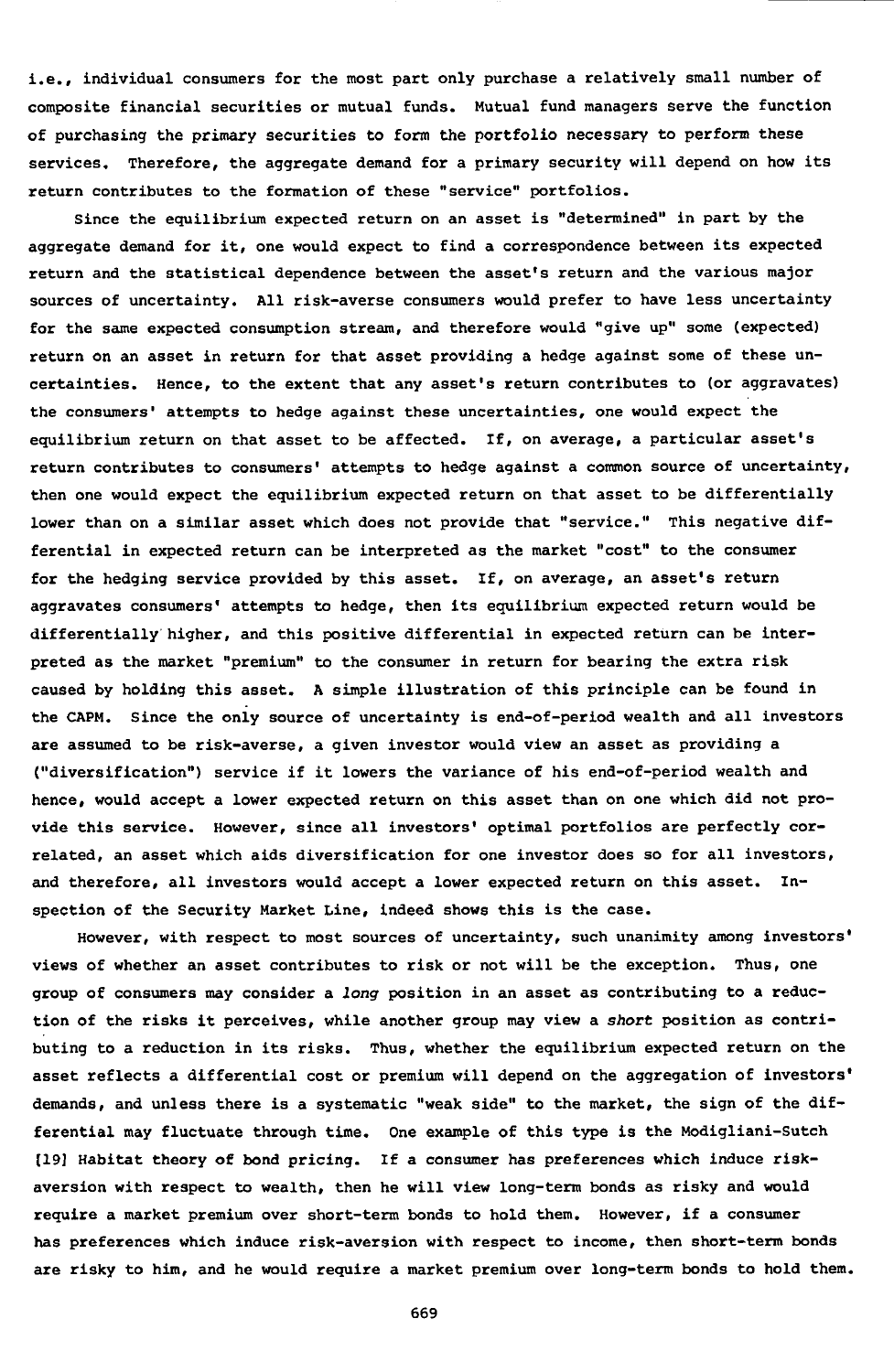Thus, with respect to the uncertainty about future interest rates, the differential expected return between long- and short-term bonds could be of either sign.

To determine the types of securities one would expect to find and the sources of differentials in expected returns, it is necessary to establish what the important uncertainties are for a typical consumer in making his plan. Although not a complete listing, the following seven items would seem to cover most of the important common sources of uncertainty for a consumer:

- (5.1) Uncertainty about his own future tastes;
- (5.2) Uncertainty about the menu of possible consumption goods that will be available to the future;
- (5.3) Uncertainty about relative prices of consumption goods;
- (5.4) Uncertainty about his labor income;
- (5.5) Uncertainty about future values of nonhuman assets;
- (5.6) Uncertainty about the future investment opportunity set; i.e., the future rates of return which can be earned on capital;
- (5.7) Uncertainty about the age of death.

While all of these have been considered in one model or another, it is important to note that those models based on the criterion of maximizing the expected utility of end-ofperiod wealth explicitly take into account only the uncertainty associated with nonhuman wealth. Included in this class of models is the CAPM.

Even though all these uncertainties are important to the consumer, not all will differentially affect security prices or returns. It is difficult to imagine a financial security which could reduce the uncertainties associated with one's own future tastes or the menu of possible consumption goods in the future. While uncertainty about the age of death is an important problem for all consumers and life insurance was created in response to this demand, the event of death is probably reasonably statistically independent across people, and it is unlikely that the returns on securities (other than life insurance policies) would be statistically dependent on the event of an individual's death. Hence, one would not expect this source of uncertainty to have differential effects on security prices. The risks associated with labor income can be completely eliminated if the consumer could sell forward his wage income in the same way shares are issued on nonhuman capital. But, because of the moral hazard problem, it is difficult for the consumer to do so. While some of the individual risk can be eliminated by disability and life insurance and by "investing" in education to make his labor more substitutable across firms, there still will be systematic risk due to (unanticipated) shifts in capital and labor's relative shares (i.e., the wage-rental ratio). This uncertainty could produce a differential demand for shares in labor-intensive versus capitalintensive industries. Similarly, inflation risk may cause differentials in demand between different maturity "money" securities. Although information costs and the uncertainties about tastes and future products prohibit complete future markets for consumption goods, it is reasonable to expect consumers to differentiate broad classes of consumption (e.g., housing, food, transportation, clothing, and recreation) and hence, differentials in demand for shares in different industries could occur as the result of uncertainty about relative consumption good prices. The standard end-of-period wealth uncertainty will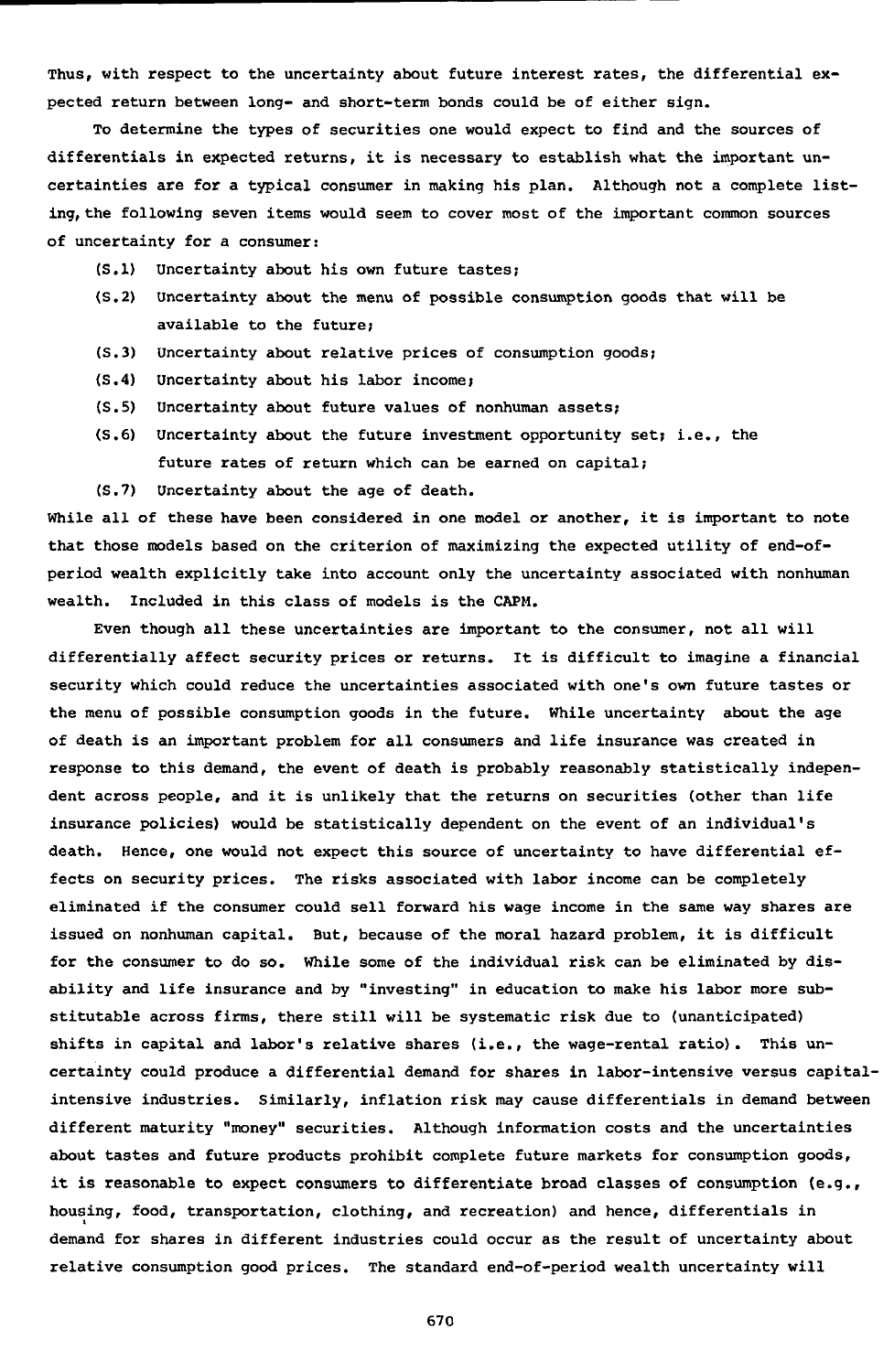**induce differential demands for those securities which aid diversification. Finally, if there is uncertainty about the rates of return which will be available in the future, differential demands may occur between long- and short-term bonds and between shares of firms whose returns are sensitive to shifts in capitalization rates versus ones that are not.**

**If these are the sources of uncertainty common to most investors, then we can identify a set of mutual funds which would be (approximately) sufficient to span the space of consumers' optimal portfolios. Specifically, we might identify these funds to be: (1) the "market" portfolio; (2) a (short-term) riskless asset; hedging portfolios for unanticipated; (3) shifts in rates of return; (4) shifts in the wage-rental ratio; (5) changes in prices for basic groups of consumption goods. Further, consumer demands for individual securities can be written as if they came indirectly through the demands , for these mutual funds. Hence, the equilibrium expected return on a security will be a function of the expected return on each of these funds and the statistical dependence between the security's return and the return on each of these funds.**

**Indeed, this model is testable in its continuous-time formulation because, in equilibrium, the expected excess return on an individual security will be equal to a weighted sum of the excess returns on the mutual funds where the weights will equal the instantaneous multiple regression coefficients between the return on the individual security and the returns on the funds. This result is a natural generalization of the standard Security Market Line to a Security Market Hyperplane:**

 $\overline{R}$  -  $r = \Sigma^m$   $\beta^{\dagger}$  ( $\overline{R}^{\dagger}$  - r).

**For my last topic, I turn to the theory for pricing financial instruments and in particular the pricing of corporate liabilities. It is here where the continuous-time analysis has had its greatest impact. In what may be one of the most important contri**butions to Finance in this decade, Fischer Black and Myron Scholes used the continuoustime analysis to deduce a formula for common stock options. In essence, they were able to demonstrate that by following a specified dynamic portfolio policy consisting of mixtures of positions in the underlying common stock and riskless borrowing or lending, they could exactly replicate the payoff structure associated with a call option.

Given this demonstration, it is immediately obvious that this portfolio strategy is a perfect substitute for the option, and indeed, any two of the three securities involved can be combined in an appropriate portfolio strategy to exactly replicate the payoff structure of the third. Hence, given the prices of any two of the securities (for example, the stock and riskless bond), the third security's price (in this case the option) is uniquely determined, i.e., their analysis is clearly a relative pricing theory.

Having solved the call option case, it is straightforward to see that the same techhique can be used to price other types of options, and from there, it is not a long step to recognize that their approach is equally valid when applied to the firm as a whole to price its entire capital structure. As a result, their analysis has led to a unified **price its entire capital structure. As a result, their analysis has led to a unified**

**<sup>10</sup> See Black and Scholes [1]. For further discussion, see Merton [12].**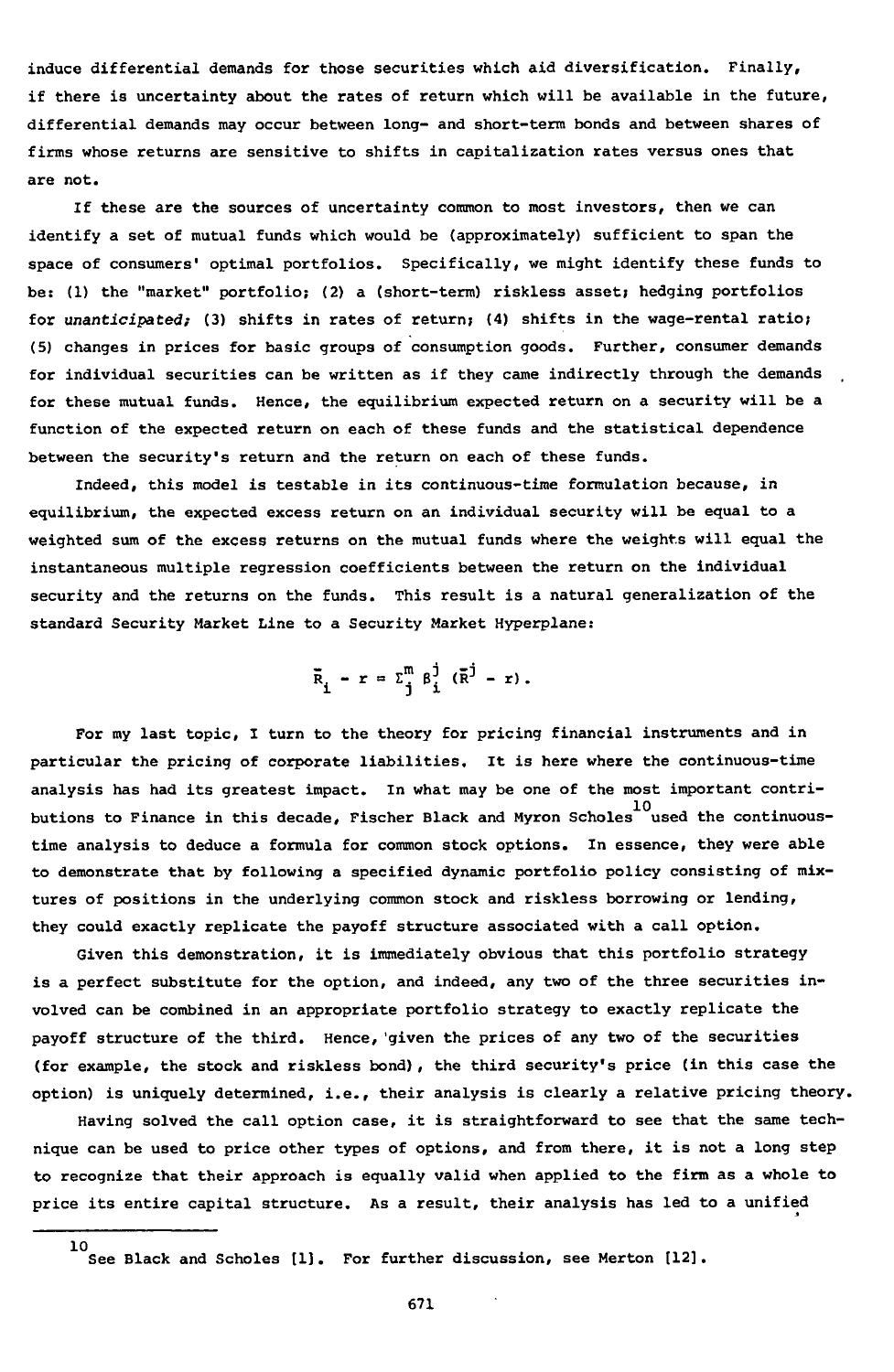theory for pricing of virtually any financial claim on the firm.<sup>11</sup>

I view the Black-Scholes contribution in three parts. The first and most important part is the initial insight in setting up the problem. The second part is the development of a quantitative formula based for the most part on observable or reasonably estimated variables. In particular, rather surprisingly, consumer preferences and the expected return on the underlying stock do not enter the formula. Moreover, one need not even assume that the market is in equilibrium. Of course, a quantitative formula is important because it allows for empirical testing and for its direct use in applications. This is one of those rare cases where a piece of analysis conceived entirely in theory has had an immediate and important impact on actual operations. Indeed, the Black-Scholes formula is widely used by most firms trading in the option market. The third part is that the Black-Scholes analysis has led to some important qualitative propositions. For example, it is widely held that the Modigliani-Miller irrelevance-of-financing theorem does not hold when there is a positive probability of bankruptcy because in such cases, personal borrowing and corporate borrowing are no longer perfect substitutes for one another. The Black-Scholes type analysis can be used to demonstrate that this conclusion is false. Namely, while no fixed portfolio strategy can replicate the nonlinear payoff structure of such corporate debt, a continuous-time, dynamic portfolio strategy can.

Also, some earlier studies $^{12}$  attempted to use warrant price and stock price comparisons to estimate investor's expectations for the stock or investor's risk preferences. But since the Black-Scholes formula requires neither as inputs for pricing warrants, it clearly demonstrates that such attempts are doomed to failure.

Since the pricing formula does not depend upon knowledge of the expected return on the stock, both Bulls and Bears who agree on the other inputs, will agree on the price of the option relative to the stock, or the prices of the individual elements of the capital structure relative to the total value of the firm. This demonstrates that the investor's decision as to what investment action to take in regard to a specific firm can be separated into two parts. First, in an evaluation of the firm as a whole, is it a good or bad investment? Second, given this decision, what financial claim on the firm is the best vehicle for either being long or short in the firm? Since the Black-Scholes formula requires an estimate of the variance on the stock, it has created a demand for further research into estimation techniques for variances.

While much of the research in this area is still in progress,  $^{13}$  I believe that before long we will have answers to many of the long outstanding questions about corporate financing policy including a rationale for debt targets and debt capacity, and a quantitative analysis of the optimal debt structure when interest payments are deductible.

Moreover, most of the assumptions required in the original Black-Scholes derivation have been substantially weakened in more recent research with no significant changes in their more important conclusions.

While time does not permit me to cover all the continuous-time research going on in

 $^{11}$ See Merton [12, 15] and Ingersoll [8].

<sup>12&</sup>lt;br>See Sprenkle [86].

<sup>13&</sup>lt;sub>An</sub> excellent survey can be found in Smith [25].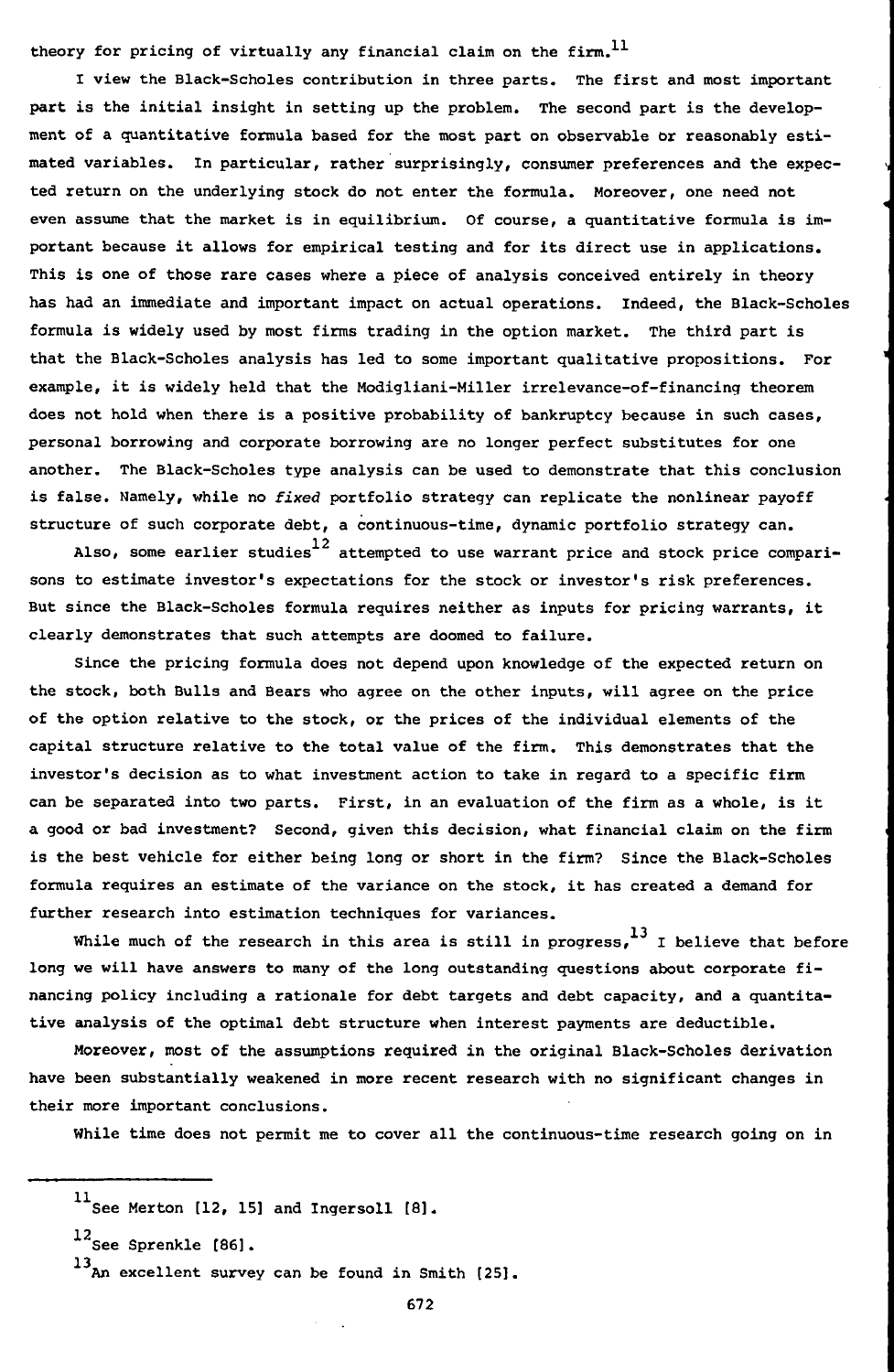Finance, I will simply mention the Solnik [27] analysis in international capital markets, the Richard [20] analysis of the demand for insurance, the Fischer [7] analysis of indexlinked bonds, and Scheffman [24] analysis of the optimal investment decision by firms.

In summary, the continuous-time mode of analysis has proved fruitful in analyzing some of the basic problems in Finance. The costs associated with getting these results are the twin assumptions that markets are open most of the time and that the stochastic processes can be described by either diffusion or compound Poisson processes. The benefits are generally sharper results that are easier to interpret than in the discretetime case, and an enormous literature on these stochastic processes which allows one to analyze rather complex models and still get quantitative results.

## REFERENCES

- [1] Black, F., and M. Scholes. "The Pricing of Options and Corporate Liabilities." Journal of Political Economy, vol. 81 (1973), pp. 637-659.
- [2] . "The Valuation of Option Contracts and a Test of Market Efficiency." Journal of Finance,vol. 27 (1972), pp. 399-417.
- [3] Cass, D., and J. Stiglitz. "The Structure of Investor Preferences and Asset Returns, and Separability in Portfolio Allocation: A Contribution to the Pure Theory of Mutual Funds." Journal of Economic Theory, vol. 2 (1970), pp. 122-160.
- [4] Cox, J., and S. Ross. "The Pricing of Options for Jump Processes." Journal of Financial Economics, (forthcoming).
- [5] Fama, E. "Efficient Capital Markets: A Review of Theory and Empirical Work." Journal of Finance, vol. 25 (1970), pp. 383-417.
- [6] . "Multiperiod Consumption-Investment Decisions." American Economic Review, vol. 60 (1970) , pp. 163-174.
- [7] Fischer, S. "The Demand for Index Bonds." Journal of Political Economy, vol. 83 (1975) , pp. 509-534.
- [8] Ingersoll, J. "A Theoretical and Empirical Investigation of the Dual Purpose Funds: An Application of Contingent Claims Analysis." Journal of Financial Economics, (forthcoming).
- [9] Magill, M., and G. Constantinides. "Portfolio Selection with Transactions Costs." Journal of Economic Theory, (forthcoming).
- [10] Merton, R. C. "Lifetime Portfolio Selection under Uncertainty: The Continuous-Time Case." Review of Economics and Statistics, vol. 51 (1969) , pp. 247-257.
- [11] . "Optimum Consumption and Portfolio Rules in a Continuous Time Model." Journal of Economic Theory, vol. 3 (1971), pp. 373-413.
- [12] . "Theory of Rational Option Pricing." Beii Journal of Economics and Management Science, vol. 4 (1973), pp. 141-183.
- [13] . "An Intertemporal Capital Asset Pricing Model." Econometrica, vol. 41 (1973), pp. 867-887.
- [14] . "Appendix: Continuous-Time Speculative Processes." In P. A. Samuelson, "Mathematics of Speculative Price," SIAM Review.
- [15] . "On the Pricing of Corporate Debt: The Risk Structure of Interest Rates." Journai of Finance, vol. 29 (1974), pp. 449-470.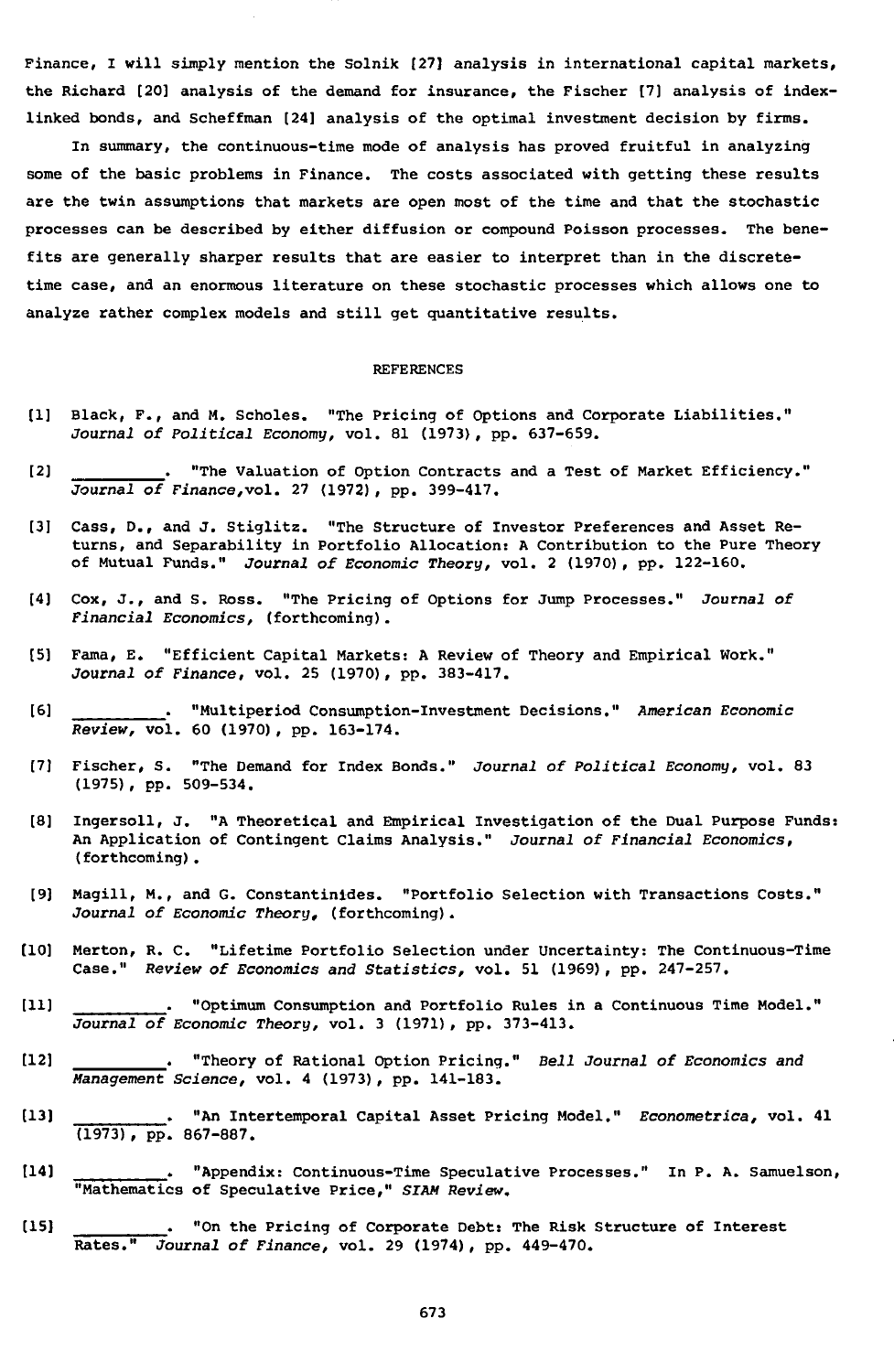- [16] . "Option Pricing when Underlying Stock Returns Are Discontinuous." Journal of Financial Economics, (forthcoming).
- [18] Merton, R. C , and P. A. Samuelson. "Fallacy of the Log-Normal Approximation to Optimal Portfolio Decision-Making over Many Periods." Journal of Financial Economics, vol. 1 (1974), pp. 67-94.
- [19] Modigliani, F., and R. Sutch. "Innovations in Interest Rate Policy." American Economic Review, vol. 56 (1966), pp. 178-197.
- [20] Richard, S. "Optimal Consumption, Portfolio and Life Insurance Rules for an Uncertain Lived Individual in a Continuous-Time Model." Journal of Financial Economics, vol 2 (1975), pp. 187-204.
- [21] Rosenberg, B., and J. Ohlson. "The Stationary Distribution of Returns and Portfolio Separation in Capital Markets: A Fundamental Contradiction." University of California, Berkeley (unpublished, 1973).
- [22] Rubinstein, M. "The Strong Case for the Generalized Logarithmic Utility Model as the Premier Model of Financial Markets." W. P. #34, Institute of Business and Economic Research, University of California, Berkeley (1975).
- [23] Samuelson, P. A. "Proof that Properly Anticipated Prices Fluctuate Randomly." Jndustriai Management Review, vol. 6 (1965), pp. 41-49.
- [24] Scheffman, D. "'Optimal' Investment under Uncertainty." University of Western Ontario (unpublished, 1975).
- [25] Smith, C. "Option Pricing: A Review." Journal of Financial Economics,(forthcoming),
- [26] Sprenkle, C. "Warrant Prices as Indicators of Expectations and Preferences." In The Random Character of Stock Market Prices, edited by P. Cootner. Cambridge: M.I.T. Press, pp. 412-474.
- [27] Solnik, B. European Capital Markets. Lexington, Mass: Lexington Books (1973).